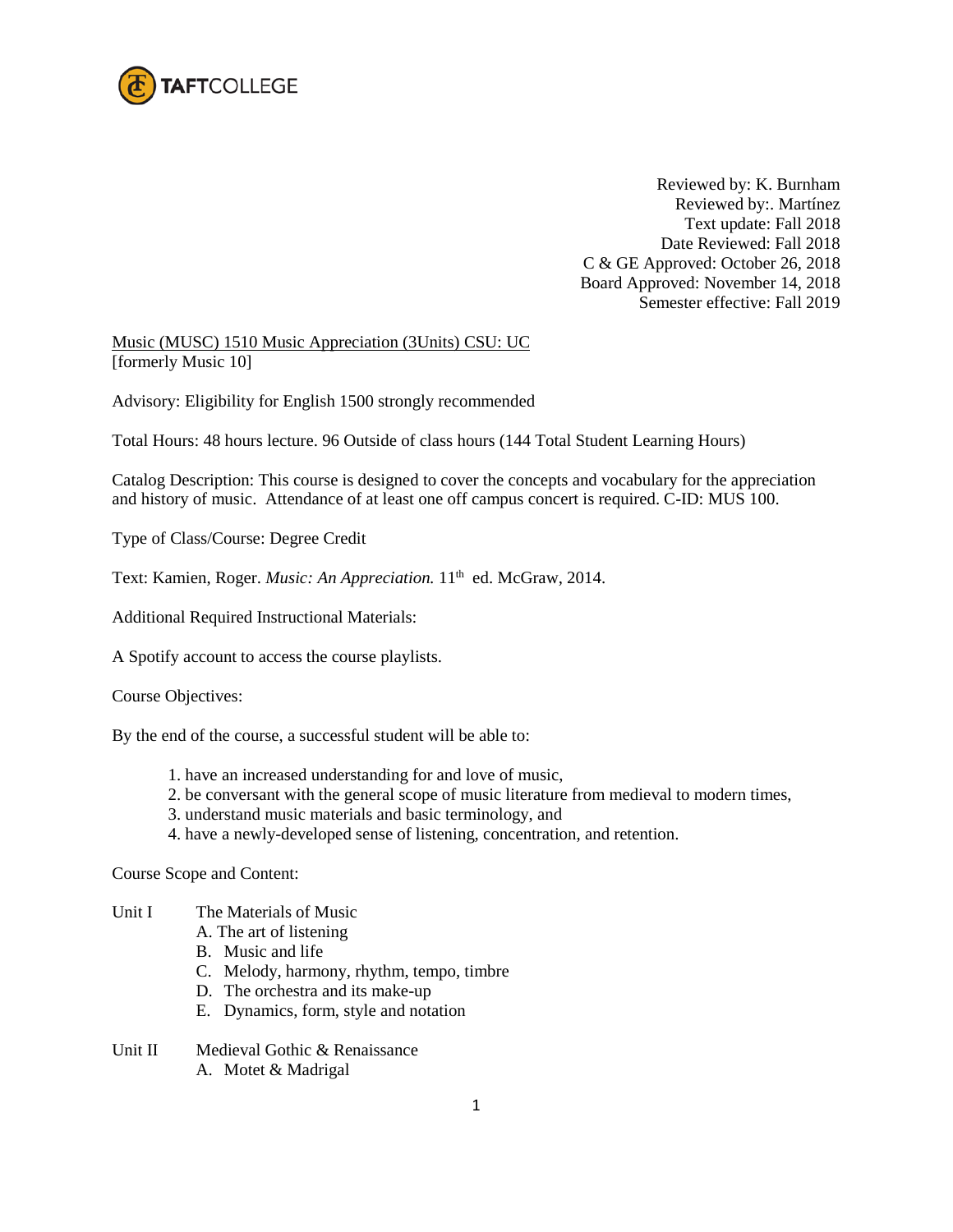

B. Gregorian Chant

| Unit III<br>The Baroque Period |
|--------------------------------|
|--------------------------------|

- A. Bach and Handel
- B. Oratoria & Opera
- C. Harpsichord & Organ
- D. Compositional Styles (concerto grosso, ritornello)
- Unit IV Classical and Viennese Periods
	- A. Haydn, Mozart and Beethoven
	- B. The Classical Symphony
- Unit V Nineteenth-Century Romanticism
	- A. Romanticism and music
	- B. Short lyric forms (song and piano piece)
	- C. Program music
	- D. Nationalism
	- E. Absolute music, the symphony, concerto
	- F. Opera

## Unit VI More Materials of Music

- A. Key and scale
- B. Major-Minor system
- C. Development of themes
- D. Sonata form

## Unit VII Eighteenth-Century Classicism

- A. Classicism in music
- B. Chamber music
- C. From Classic to Romantic
- Unit VIII The Older Music
	- A. Harmony and counterpoint: Musical texture
	- B. The remote past
	- C. The Baroque

## Unit IX The Twentieth Century

- A. The Post Romantics
- B. Impressionism
- C. The New Music

## Unit X The American Scene

- A. The past
- B. The present
- C. The senior group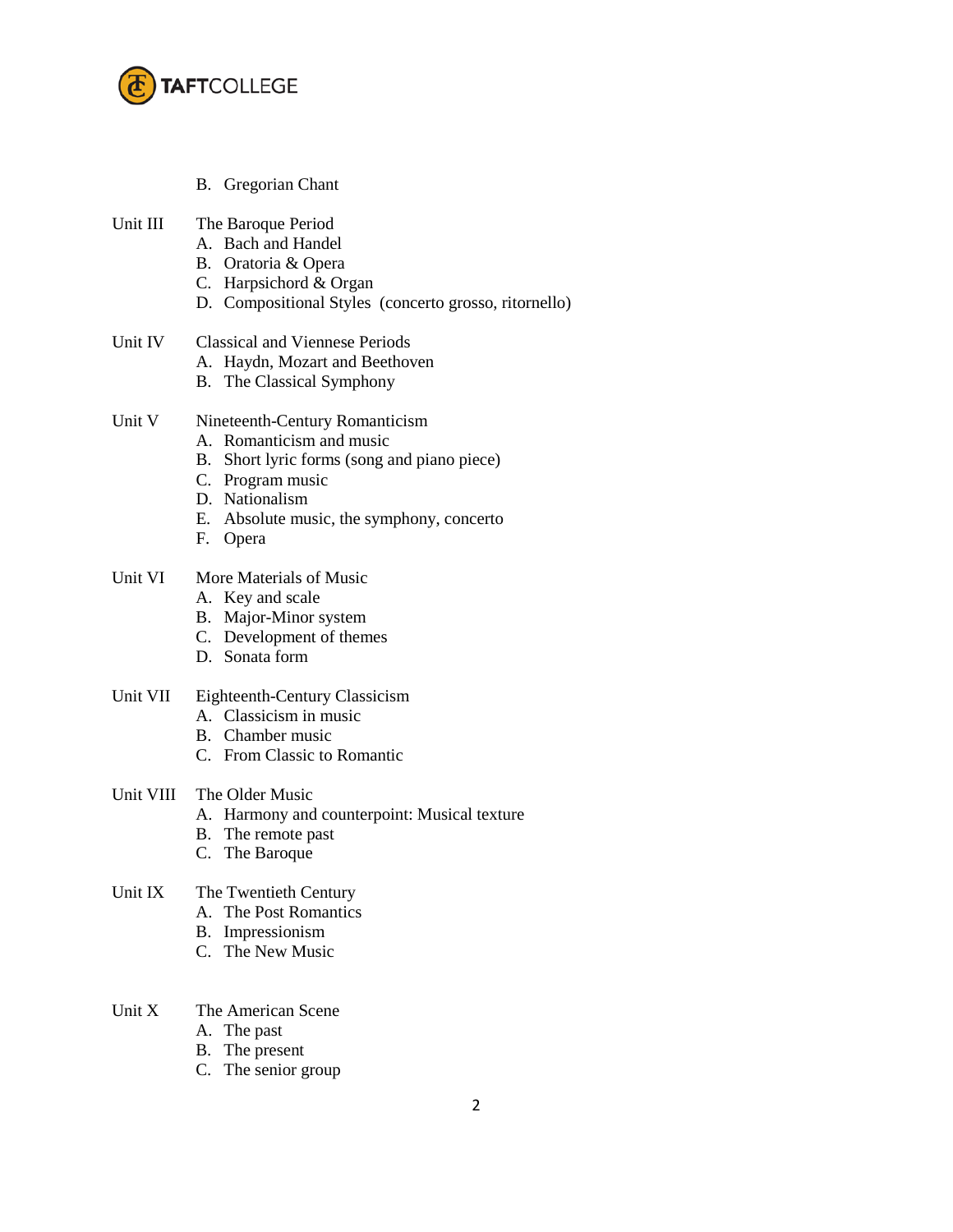

- D. The second generation
- E. The third generation

Learning Activities Required Outside of Class:

The students in this class will spend a minimum of 6 hours per week outside of the regular class time doing the following:

- 1. Study
- 2. Answer questions
- 3. Listening Skill practice
- 4. Completing required reading
- 5. Written work
- 6. Attend at least one live concert related to course content

Methods of Instruction:

1. Class discussion will be encouraged; lectures will be kept at a minimum.

2. Considerable class time will be reserved for listening to digital recordings with appropriate teacher explanations.

3. Students will complete written exercises to enhance their musical knowledge and understanding.

4. Objective quizzes, including listening, will be given periodically to incite interest.

5. Digital recordings of prominent musical selections will be prepared and made available to students.

Methods of Evaluation:

- 1. Substantial writing assignments, including:
	- a. essay exams
	- b. reading reports
	- c. term or other papers
	- d. written homework
- 2. Other examinations, including:
	- a. multiple choice
	- b. matching items
	- c. true/false items
	- d. listening exams

Supplemental Data:

| TOP Code: | 100400: Music |
|-----------|---------------|
|           |               |
|           |               |